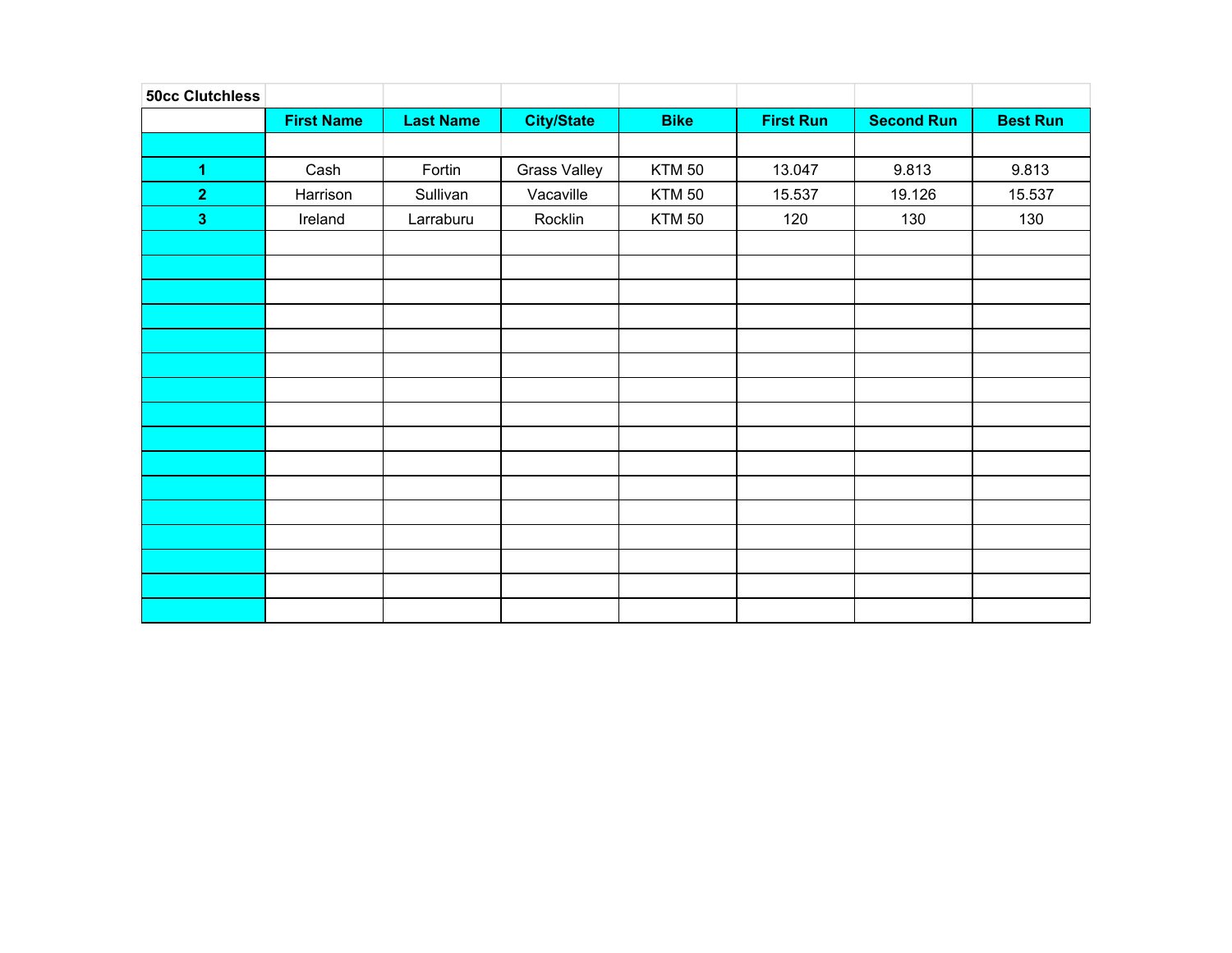| 110cc/90cc 4T           |                   |                  |                   |               |                  |                   |                 |
|-------------------------|-------------------|------------------|-------------------|---------------|------------------|-------------------|-----------------|
|                         | <b>First Name</b> | <b>Last Name</b> | <b>City/State</b> | <b>Bike</b>   | <b>First Run</b> | <b>Second Run</b> | <b>Best Run</b> |
| $\overline{1}$          | <b>Brady</b>      | Landon           | Roseville, CA     | <b>CRF110</b> | 486              | 519               | 519             |
| $\overline{2}$          | Kanoa             | Pollette         |                   | ktm           | 483              | 507               | 507             |
| $\overline{\mathbf{3}}$ | Eddie             | <b>Brazeal</b>   | Placerville, CA   | Yamaha 110    | 261              | 480               | 480             |
| $\overline{\mathbf{4}}$ | Ryder             | Duncan           | Tracy, CA         |               | 339              | 474               | 474             |
| 5 <sub>5</sub>          |                   |                  |                   |               |                  |                   |                 |
| $\boldsymbol{6}$        |                   |                  |                   |               |                  |                   |                 |
| $\overline{7}$          |                   |                  |                   |               |                  |                   |                 |
| $\boldsymbol{8}$        |                   |                  |                   |               |                  |                   |                 |
| 9                       |                   |                  |                   |               |                  |                   |                 |
| 10                      |                   |                  |                   |               |                  |                   |                 |
| 11                      |                   |                  |                   |               |                  |                   |                 |
| 12                      |                   |                  |                   |               |                  |                   |                 |
| 13                      |                   |                  |                   |               |                  |                   |                 |
| 14                      |                   |                  |                   |               |                  |                   |                 |
| 15                      |                   |                  |                   |               |                  |                   |                 |
| 16                      |                   |                  |                   |               |                  |                   |                 |
| 17 <sub>2</sub>         |                   |                  |                   |               |                  |                   |                 |
| 18                      |                   |                  |                   |               |                  |                   |                 |
| 19                      |                   |                  |                   |               |                  |                   |                 |
| 20                      |                   |                  |                   |               |                  |                   |                 |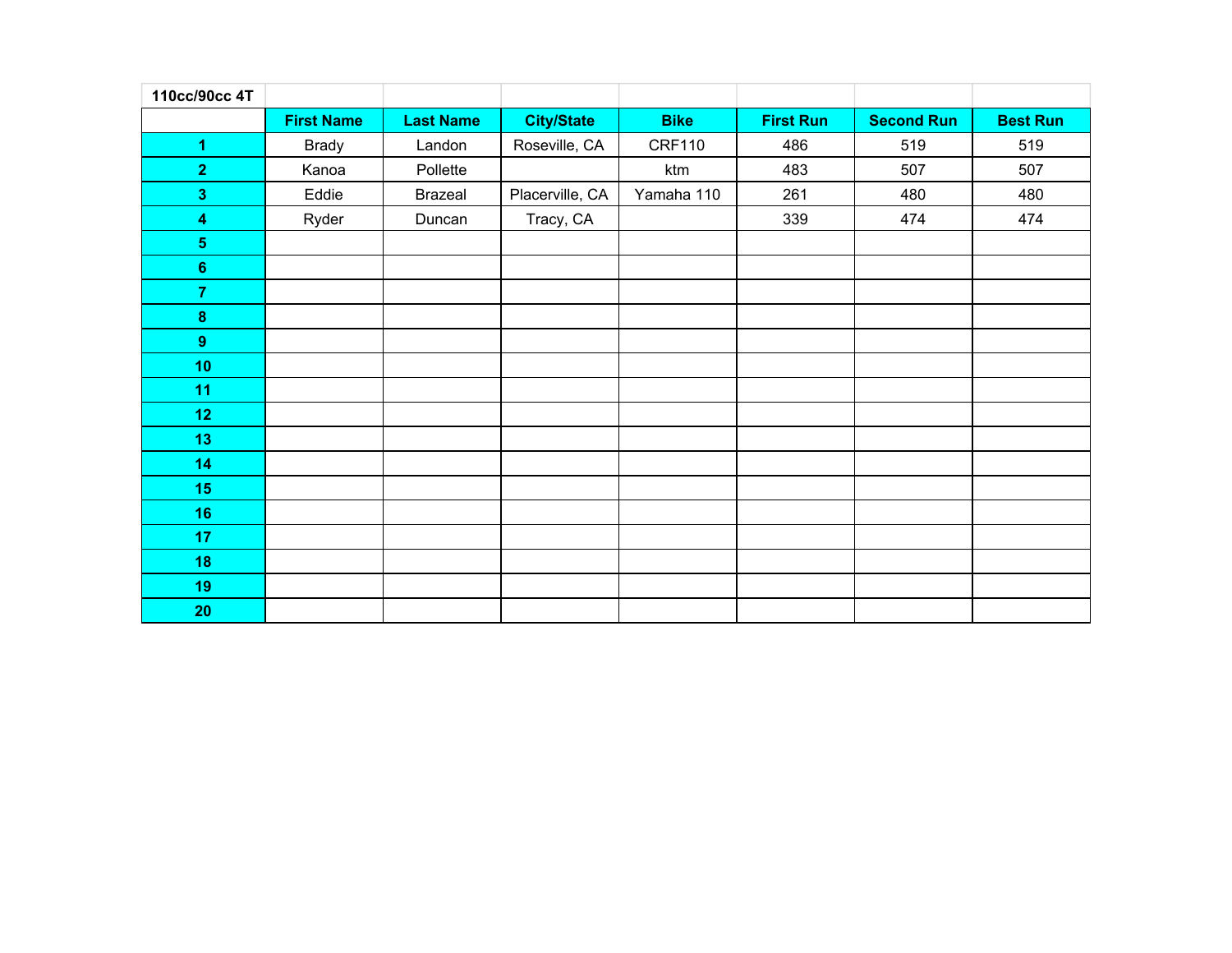| 65cc-150cc Small Tires  |                   |                  |                   |             |                  |                   |                 |
|-------------------------|-------------------|------------------|-------------------|-------------|------------------|-------------------|-----------------|
|                         | <b>First Name</b> | <b>Last Name</b> | <b>City/State</b> | <b>Bike</b> | <b>First Run</b> | <b>Second Run</b> | <b>Best Run</b> |
| $\overline{1}$          | Austen            | Underwood        | Hollister, CA     | kx85        | 25.976           | 24.591            | 24.591          |
| $\overline{2}$          | Henry             | Hutchens         |                   |             | 660              | 27.719            | 27.719          |
| 3 <sup>2</sup>          | <b>Bradley</b>    | Petterson        | Daly City, CA     | KTM 65      | 35.687           | 558               | 35.687          |
| $\overline{\mathbf{4}}$ | <b>Brady</b>      | Landon           | Roseville, CA     | KTM 65      | 528              | 504               | 528             |
| 5 <sub>5</sub>          | Anthony           | Bertrand         |                   |             | 522              | 426               | 522             |
| $6\phantom{1}$          | Cooper            | Linde            | Wilton, CA        | Yamaha 65   | 504              |                   | 504             |
| 7 <sup>1</sup>          | Ryder             | Duncan           | Tracy, CA         |             | 285              | 354               | 354             |
| $\bf{8}$                |                   |                  |                   |             |                  |                   |                 |
| 9 <sup>°</sup>          |                   |                  |                   |             |                  |                   |                 |
| 10 <sub>1</sub>         |                   |                  |                   |             |                  |                   |                 |
| 11                      |                   |                  |                   |             |                  |                   |                 |
| 12                      |                   |                  |                   |             |                  |                   |                 |
| 13 <sub>1</sub>         |                   |                  |                   |             |                  |                   |                 |
| 14                      |                   |                  |                   |             |                  |                   |                 |
| 15                      |                   |                  |                   |             |                  |                   |                 |
| 16                      |                   |                  |                   |             |                  |                   |                 |
| 17 <sub>2</sub>         |                   |                  |                   |             |                  |                   |                 |
| 18                      |                   |                  |                   |             |                  |                   |                 |
| 19                      |                   |                  |                   |             |                  |                   |                 |
| 20                      |                   |                  |                   |             |                  |                   |                 |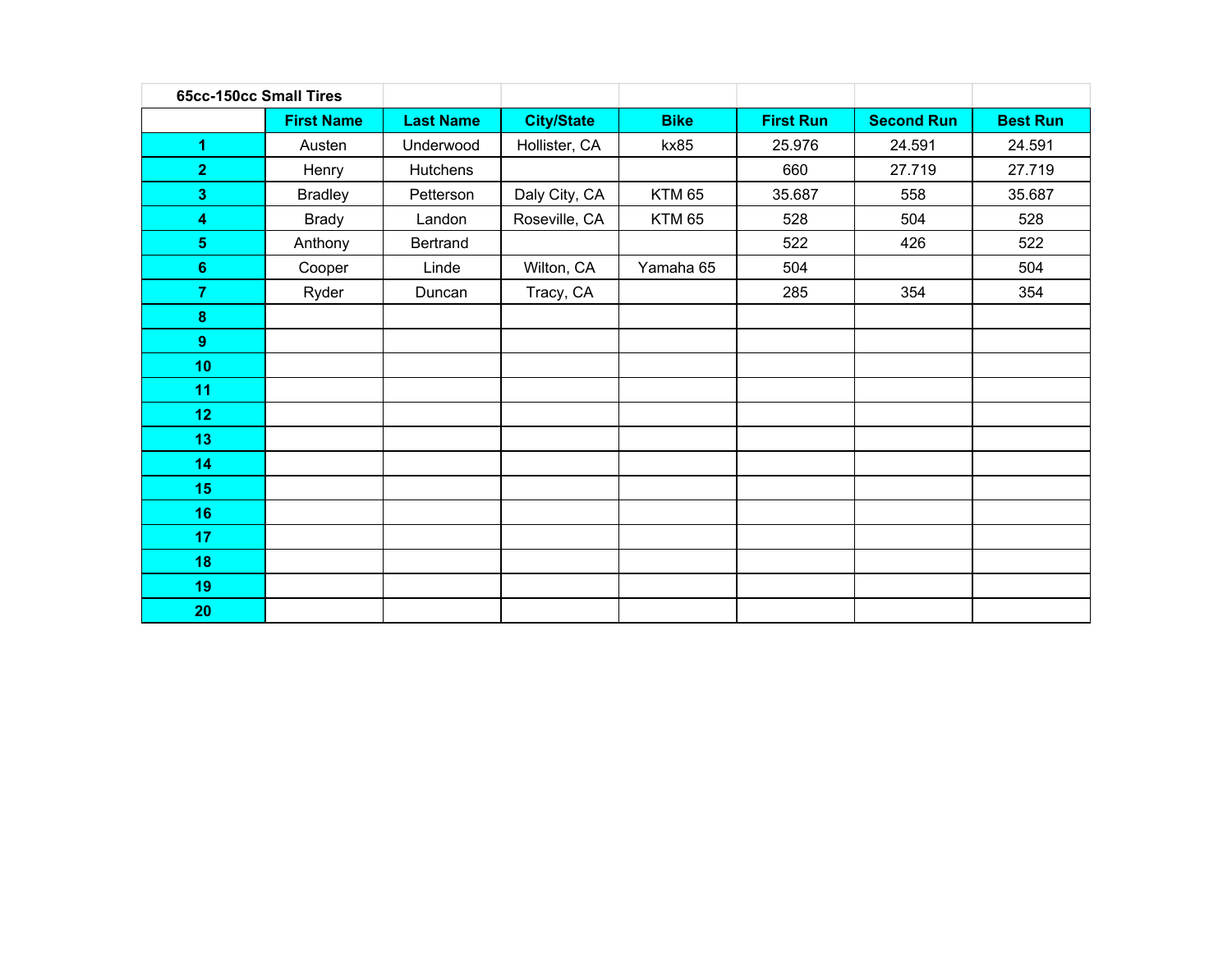| 125cc-250cc             |                   |                  |                     |                   |                  |                   |                 |
|-------------------------|-------------------|------------------|---------------------|-------------------|------------------|-------------------|-----------------|
|                         | <b>First Name</b> | <b>Last Name</b> | <b>City/State</b>   | <b>Bike</b>       | <b>First Run</b> | <b>Second Run</b> | <b>Best Run</b> |
| $\blacktriangleleft$    | Tyler             | <b>Bottomley</b> | Avery               | <b>KTM 250 SX</b> | 17.788           | 17.073            | 17.073          |
| $\overline{2}$          | Dale              | Jacobs           | <b>Sutter Creek</b> | yz250             | 18.000           | 17.302            | 17.302          |
| 3                       | Anthony           | Ferrante         |                     |                   | 17.958           | 18.456            | 17.958          |
| $\overline{\mathbf{4}}$ | Aaron             | <b>Bright</b>    | Le Grand            | kx 250            | 18.499           | 21.110            | 18.499          |
| 5 <sup>5</sup>          | <b>Brian</b>      | Gitme            |                     |                   | 19.526           | 20.734            | 19.526          |
| $\bf 6$                 | Dylan             | Compher          |                     |                   | 21.436           | 20.942            | 20.942          |
| $\overline{7}$          | Morgan            | Wheeler          |                     |                   | 22.874           | 21.920            | 21.920          |
| 8                       | Lance             | Smith            | Reno                | yz250f            | 22.509           | 22.297            | 22.297          |
| 9                       | Wyatt             | Spies            | Oakley              | <b>150 xcw</b>    | 22.460           | 22.840            | 22.460          |
| 10 <sub>1</sub>         | Cory              | Vitalo           | Truckee             | 150 xcw           | 23.302           | 22.855            | 22.855          |
| 11                      | Nathan            | Cordoza          | Minden              | <b>KTM 150</b>    | 23.359           | 23.819            | 23.359          |
| 12                      |                   |                  |                     |                   |                  |                   |                 |
| 13                      |                   |                  |                     |                   |                  |                   |                 |
| 14                      |                   |                  |                     |                   |                  |                   |                 |
| 15                      |                   |                  |                     |                   |                  |                   |                 |
| 16                      |                   |                  |                     |                   |                  |                   |                 |
| 17                      |                   |                  |                     |                   |                  |                   |                 |
| 18                      |                   |                  |                     |                   |                  |                   |                 |
| 19                      |                   |                  |                     |                   |                  |                   |                 |
| 20                      |                   |                  |                     |                   |                  |                   |                 |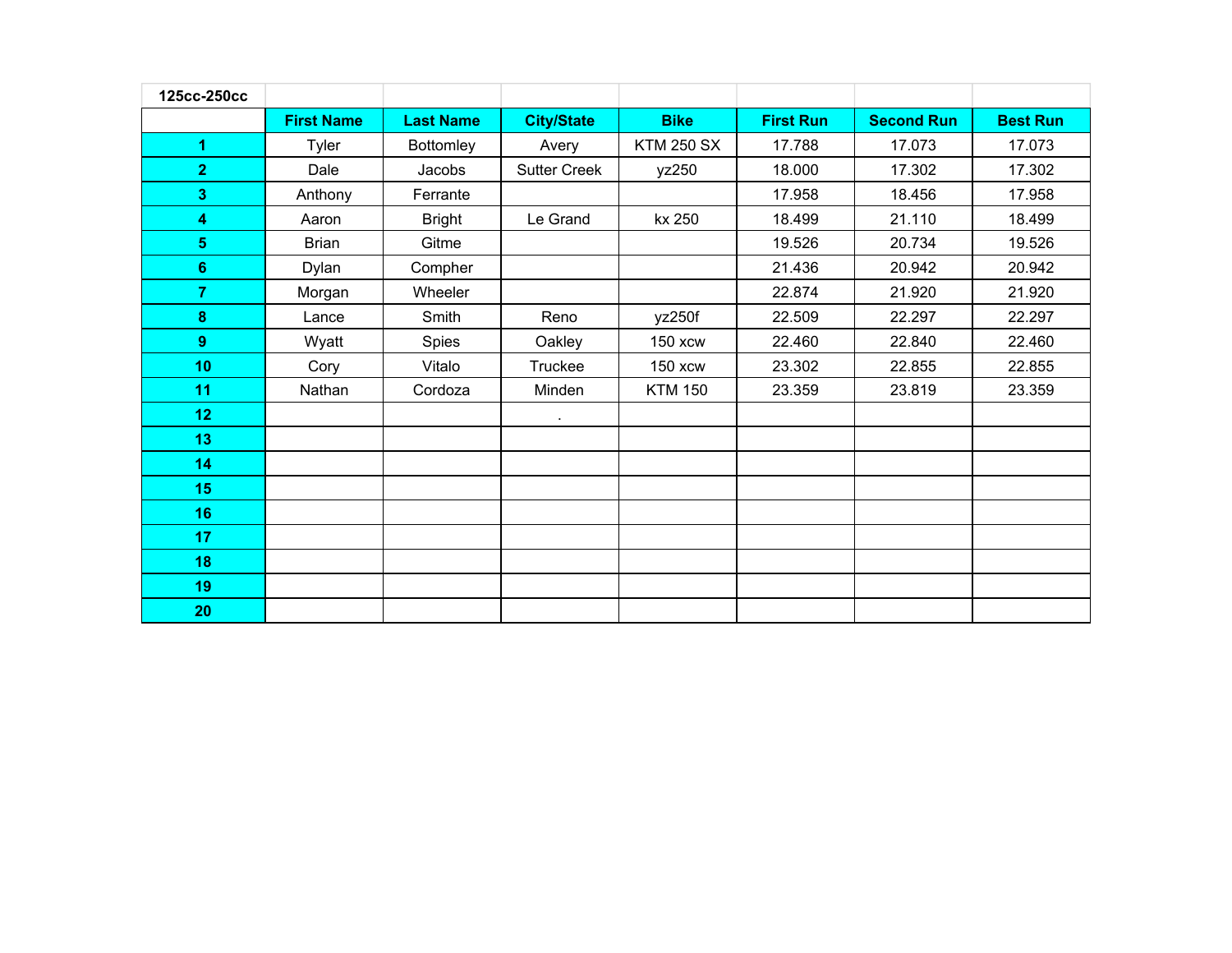| 251cc-650cc Stock       |                   |                  |                      |                |                  |                   |                 |
|-------------------------|-------------------|------------------|----------------------|----------------|------------------|-------------------|-----------------|
|                         | <b>First Name</b> | <b>Last Name</b> | <b>City/State</b>    | <b>Bike</b>    | <b>First Run</b> | <b>Second Run</b> | <b>Best Run</b> |
| 1                       | <b>Travis</b>     | Holder           | Oakdale              | Honda CRF 450  | 16.175           | 684               | 16.175          |
| $\overline{2}$          | Vance             | Carter           | Pleasant Hill        | cr500          | 16.984           | 17.099            | 16.984          |
| 3                       | Jon               | Wolfson          |                      |                | 17.386           | 18.597            | 17.386          |
| 4                       | Luke              | Sherkk           |                      | <b>KTM 350</b> | 19.671           | 17.664            | 17.644          |
| $\overline{\mathbf{5}}$ | Paul              | <b>Brunell</b>   | <b>Boulder Creek</b> | cr500          | 18.334           | 18.859            | 18.334          |
| $\bf 6$                 | Shane             | Heywood          |                      | cr500          | 20.497           | 21.35             | 20.497          |
| $\overline{7}$          | Aaron             | <b>Bright</b>    | Le Grand             | kx500          | 27.001           | 22.138            | 22.138          |
| $\bf8$                  | Jeff              | Acquistapace     | Napa                 | crf450x        | 24.495           | 24.775            | 24.495          |
| 9                       | Joseph            | Quinn            | Norden               |                | 32.637           | 26.33             | 26.33           |
| 10 <sub>1</sub>         |                   |                  |                      |                |                  |                   |                 |
| 11                      |                   |                  |                      |                |                  |                   |                 |
| 12                      |                   |                  |                      |                |                  |                   |                 |
| 13                      |                   |                  |                      |                |                  |                   |                 |
| 14                      |                   |                  |                      |                |                  |                   |                 |
| 15                      |                   |                  |                      |                |                  |                   |                 |
| 16                      |                   |                  |                      |                |                  |                   |                 |
| 17                      |                   |                  |                      |                |                  |                   |                 |
| 18                      |                   |                  |                      |                |                  |                   |                 |
| 19                      |                   |                  |                      |                |                  |                   |                 |
| 20                      |                   |                  |                      |                |                  |                   |                 |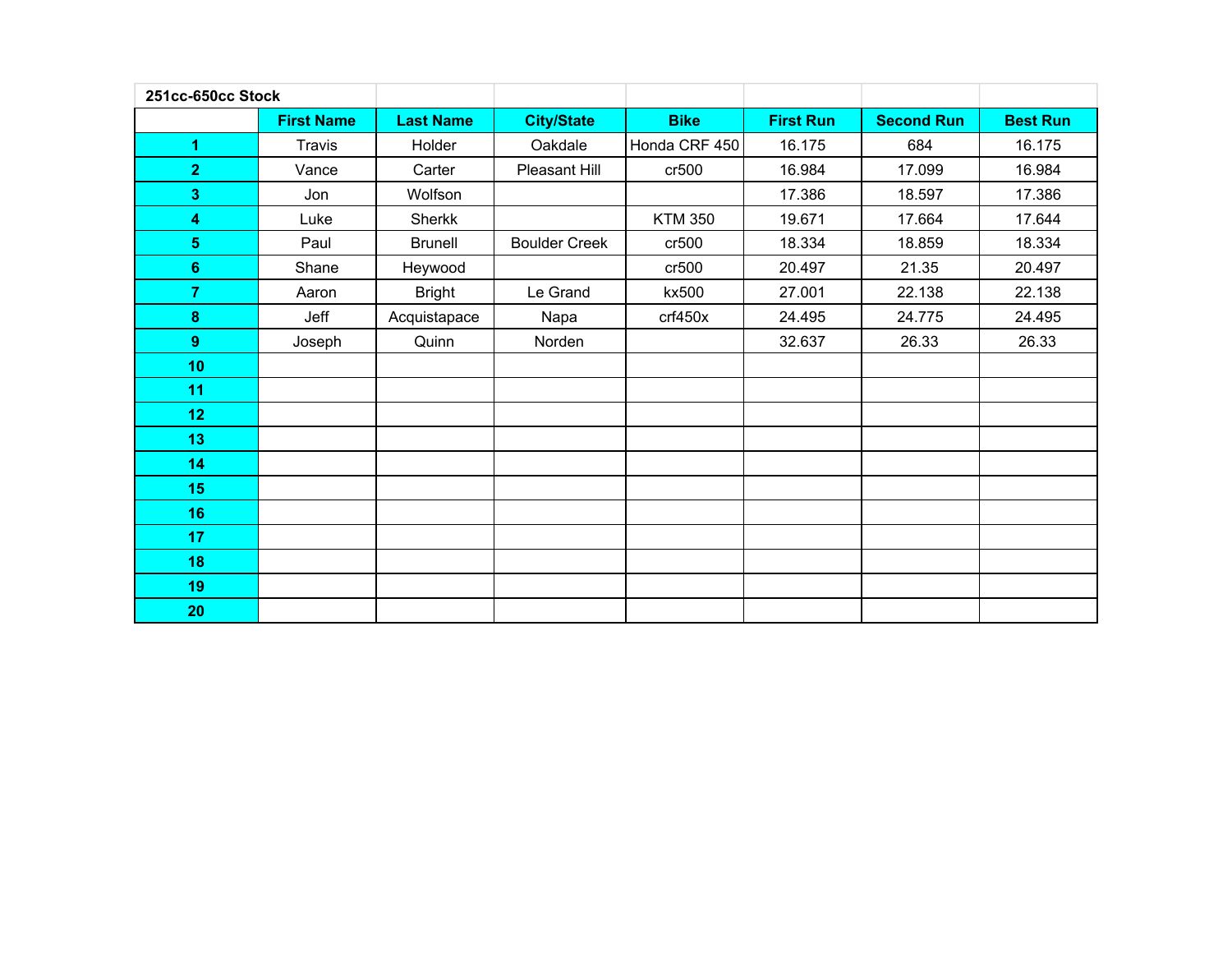| <b>Women Stock</b>      |                   |                  |                   |             |                  |                   |                 |
|-------------------------|-------------------|------------------|-------------------|-------------|------------------|-------------------|-----------------|
|                         | <b>First Name</b> | <b>Last Name</b> | <b>City/State</b> | <b>Bike</b> | <b>First Run</b> | <b>Second Run</b> | <b>Best Run</b> |
| $\overline{1}$          | Jennifer          | Hutchins         |                   | rmz250      | 32.257           | 717               | 32.257          |
| $\overline{2}$          |                   |                  |                   |             |                  |                   |                 |
| $\overline{\mathbf{3}}$ |                   |                  |                   |             |                  |                   |                 |
| $\overline{\mathbf{4}}$ |                   |                  |                   |             |                  |                   |                 |
| $\overline{\mathbf{5}}$ |                   |                  |                   |             |                  |                   |                 |
| $\boldsymbol{6}$        |                   |                  |                   |             |                  |                   |                 |
| $\overline{7}$          |                   |                  |                   |             |                  |                   |                 |
| $\pmb{8}$               |                   |                  |                   |             |                  |                   |                 |
| $9$                     |                   |                  |                   |             |                  |                   |                 |
| 10                      |                   |                  |                   |             |                  |                   |                 |
| 11                      |                   |                  |                   |             |                  |                   |                 |
| 12                      |                   |                  |                   |             |                  |                   |                 |
| 13                      |                   |                  |                   |             |                  |                   |                 |
| 14                      |                   |                  |                   |             |                  |                   |                 |
| 15                      |                   |                  |                   |             |                  |                   |                 |
| 16                      |                   |                  |                   |             |                  |                   |                 |
| 17                      |                   |                  |                   |             |                  |                   |                 |
| 18                      |                   |                  |                   |             |                  |                   |                 |
| 19                      |                   |                  |                   |             |                  |                   |                 |
| 20                      |                   |                  |                   |             |                  |                   |                 |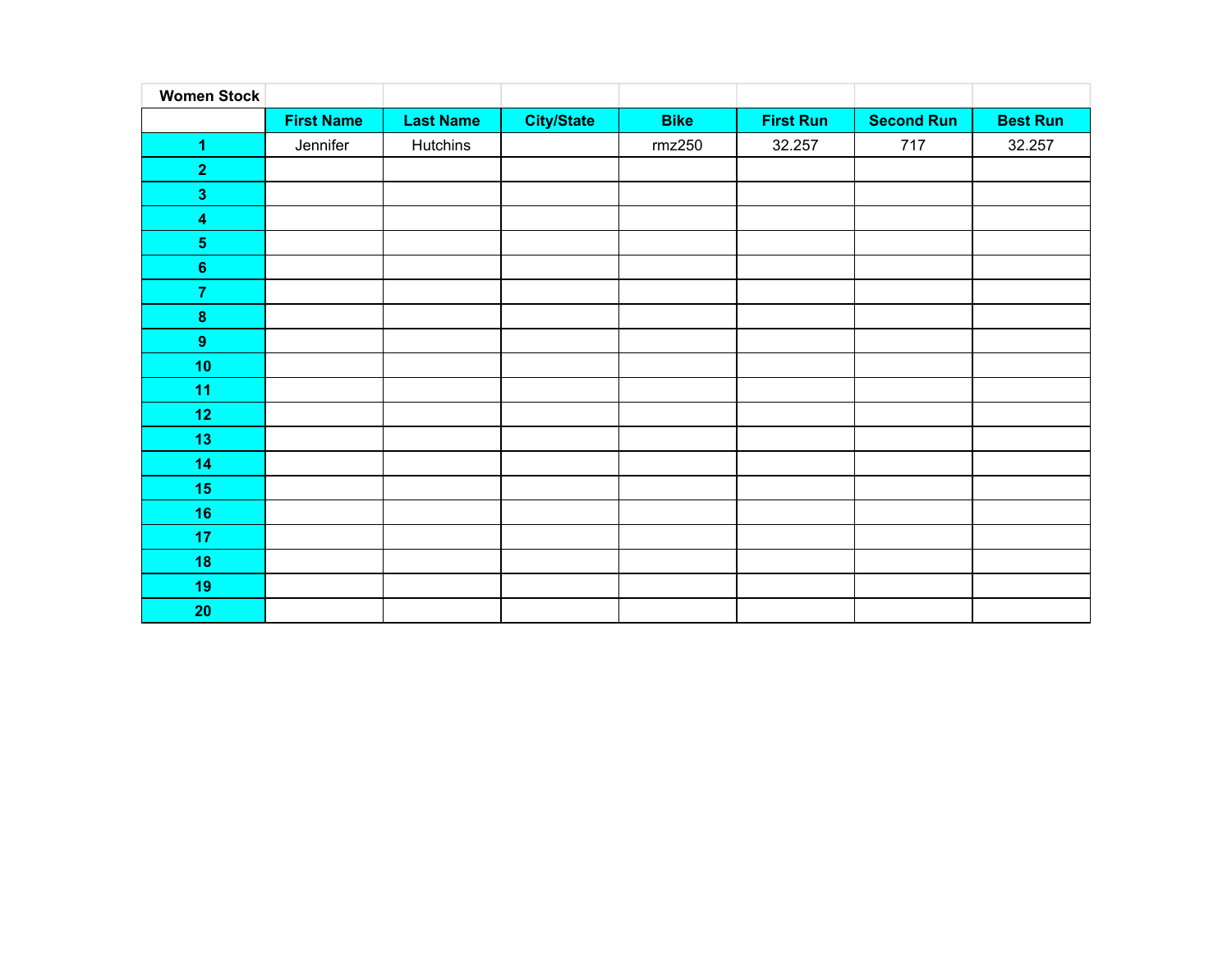| 65cc-150cc Extended     |                   |                  |                   |             |                  |                   |                 |
|-------------------------|-------------------|------------------|-------------------|-------------|------------------|-------------------|-----------------|
|                         | <b>First Name</b> | <b>Last Name</b> | <b>City/State</b> | <b>Bike</b> | <b>First Run</b> | <b>Second Run</b> | <b>Best Run</b> |
| $\overline{1}$          | Kacey             | <b>Byrkit</b>    | Copperopolis, CA  | KTM 65      | 584              | 438               | 584             |
| $\overline{2}$          |                   |                  |                   |             |                  |                   |                 |
| $\overline{\mathbf{3}}$ |                   |                  |                   |             |                  |                   |                 |
| $\overline{\mathbf{4}}$ |                   |                  |                   |             |                  |                   |                 |
| $\overline{\mathbf{5}}$ |                   |                  |                   |             |                  |                   |                 |
| $\bf 6$                 |                   |                  |                   |             |                  |                   |                 |
| $\overline{7}$          |                   |                  |                   |             |                  |                   |                 |
| $\pmb{8}$               |                   |                  |                   |             |                  |                   |                 |
| 9                       |                   |                  |                   |             |                  |                   |                 |
| 10                      |                   |                  |                   |             |                  |                   |                 |
| 11                      |                   |                  |                   |             |                  |                   |                 |
| 12                      |                   |                  |                   |             |                  |                   |                 |
| 13                      |                   |                  |                   |             |                  |                   |                 |
| 14                      |                   |                  |                   |             |                  |                   |                 |
| 15                      |                   |                  |                   |             |                  |                   |                 |
| 16                      |                   |                  |                   |             |                  |                   |                 |
| 17                      |                   |                  |                   |             |                  |                   |                 |
| 18                      |                   |                  |                   |             |                  |                   |                 |
| 19                      |                   |                  |                   |             |                  |                   |                 |
| 20                      |                   |                  |                   |             |                  |                   |                 |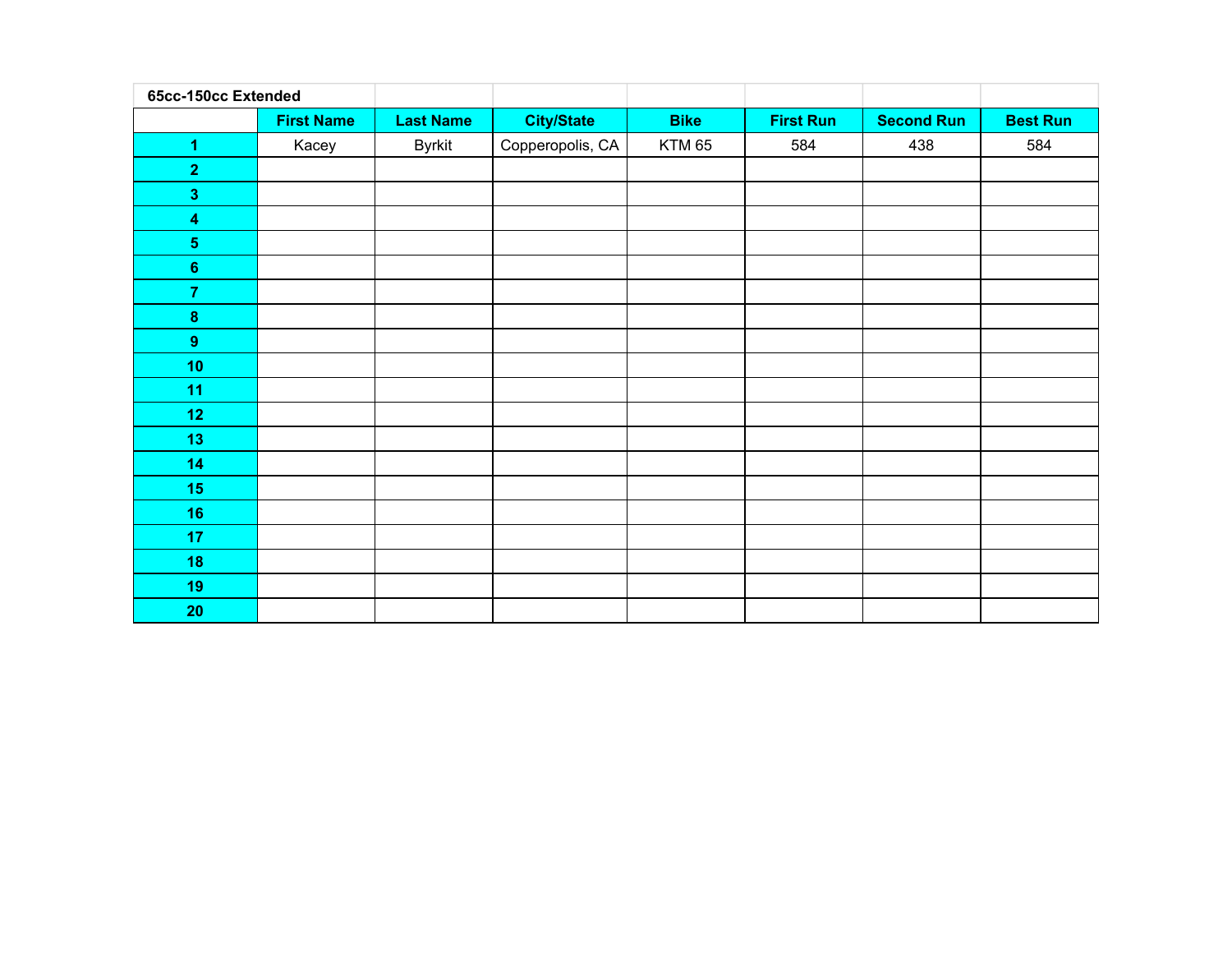| <b>MONEY CLASS</b>   |                   |                  |                   |                |                  |                   |                 |
|----------------------|-------------------|------------------|-------------------|----------------|------------------|-------------------|-----------------|
|                      | <b>First Name</b> | <b>Last Name</b> | <b>City/State</b> | <b>Bike</b>    | <b>First Run</b> | <b>Second Run</b> | <b>Best Run</b> |
| $\blacktriangleleft$ | Greg              | Passmore         |                   | Honda CR500    | 26.475           | 29.716            | 26.475          |
| $\overline{2}$       | Dustin            | Sullivan         | vacaville         | ktm640         | 34.392           | 29.529            | 29.529          |
| 3                    | Connor            | Nejedly          |                   | Honda          | 342              | 32.363            | 32.363          |
| 4                    | Phillip           | Allen            |                   | gsxr 750       | 35.692           | 34.784            | 34.784          |
| 5 <sup>5</sup>       | Jeff              | <b>Dillard</b>   | chester           | suzuki         | 39.544           | 42.717            | 39.544          |
| $6\phantom{a}$       | Jacob             | <b>Botelho</b>   | Shasta lake       | <b>KTM 640</b> | 327              | 510               | 510             |
| 7 <sup>1</sup>       | Taylor            | Robert           |                   | <b>KTM 450</b> | 312              | 340               | 340             |
| 8                    | <b>DJ</b>         | Gainous          | Castro valley     | bandit 1200    | 180              | 339               | 339             |
| 9                    | <b>Bailey</b>     | <b>Dillard</b>   | chester           | ktm            | 333              | 285               | 333             |
| 10                   | Dakota            | Strand           | chester           | n/a            | 321              |                   | 321             |
| 11                   | Angus             | Riorden          | woodland          | ktm            | 321              | 201               | 321             |
| 12                   | Will              | Riorden          | woodland          | ktm            | 276              | 306               | 306             |
| 13                   | <b>Brian</b>      | Garrahan         |                   |                | 306              |                   | 306             |
| 14                   | Jon               | Wolfson          | Livermore, CA     | Honda CRF 450  | 300              | 303               | 303             |
| 15                   | Dare              | Demartile        | lincoln           | crf450rx       | 255              | 291               | 291             |
| 16                   | Aaron             | <b>Bright</b>    | le grand          | kx 500         | 280              |                   | 280             |
| 17                   | <b>Brandon</b>    | Whitt            | la grange         | KTM 500 exc    | 189              | 273               | 273             |
| 18                   | Mark              | Landon           | Roseville, CA     | Husky 300      | 231              | 174               | 231             |
| 19                   | William           | <b>Butcher</b>   | pengrin           | ktm            | 186              | 213               | 213             |
| 20                   |                   |                  |                   |                |                  |                   |                 |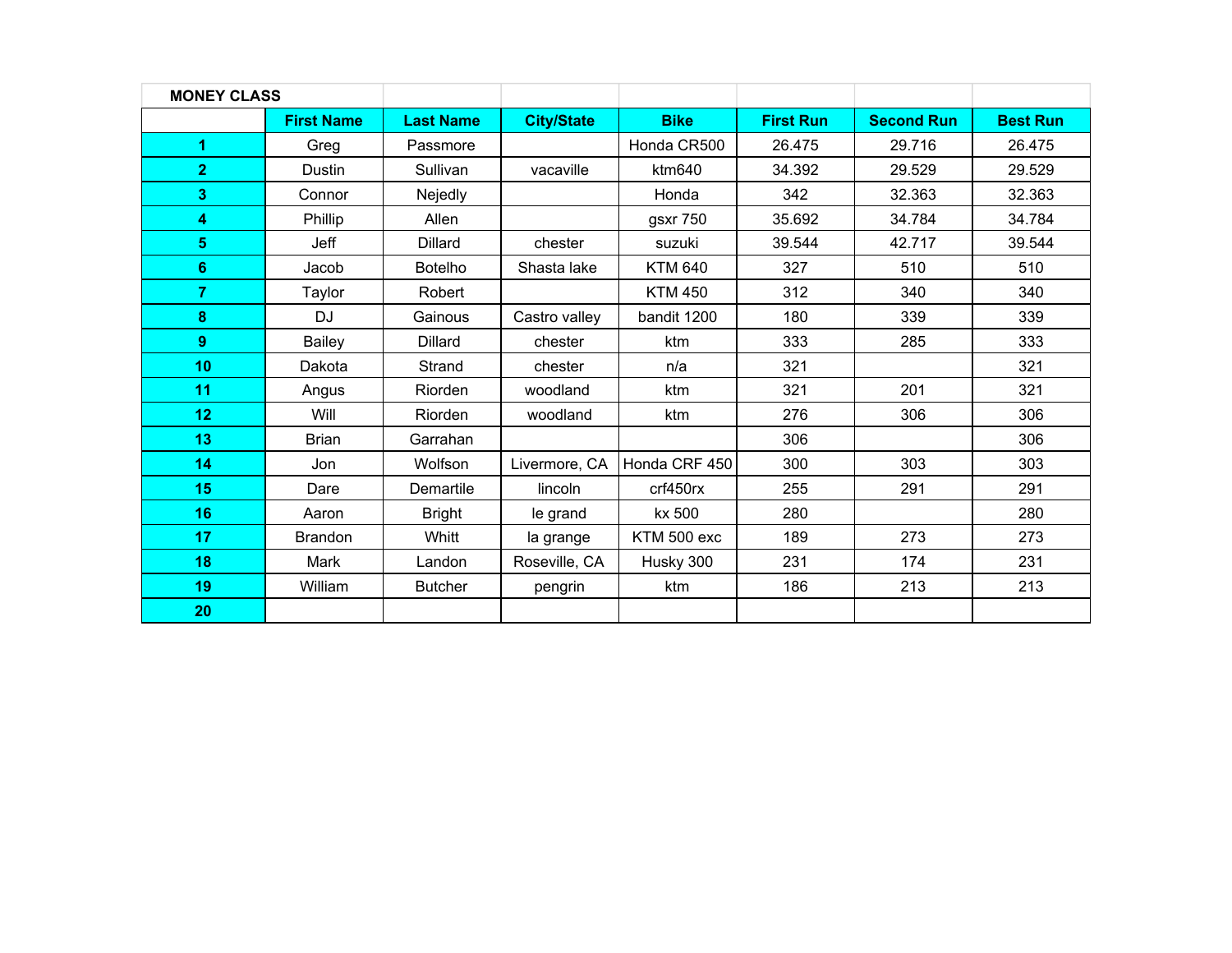| 125cc-450cc Extended    |                   |                  |                   |             |                  |                   |                 |
|-------------------------|-------------------|------------------|-------------------|-------------|------------------|-------------------|-----------------|
|                         | <b>First Name</b> | <b>Last Name</b> | <b>City/State</b> | <b>Bike</b> | <b>First Run</b> | <b>Second Run</b> | <b>Best Run</b> |
| $\blacktriangleleft$    | Jacob             | Botelho          | Shasta lake       | ktm         | 36.212           | 40.929            | 36.212          |
| $\overline{2}$          | Phillip           | Allen            | Ripon             |             | 41.348           |                   | 41.348          |
| $\overline{\mathbf{3}}$ | Bailey            | Dillard          | chester           | ktm         | 288              | 309               | 309             |
| $\overline{\mathbf{4}}$ | Patrick           | Larraburu        | rocklin           | husky 450   | 280              | 180               | 280             |
| 5 <sub>5</sub>          | Dwight            | <b>Hill</b>      |                   |             | 177              | 192               | 192             |
| $6\phantom{a}$          | Darren            | Eastin           | rocklin           | crf450r     | 189              |                   | 189             |
| $\overline{7}$          |                   |                  |                   |             |                  |                   |                 |
| $\boldsymbol{8}$        |                   |                  |                   |             |                  |                   |                 |
| $\boldsymbol{9}$        |                   |                  |                   |             |                  |                   |                 |
| 10                      |                   |                  |                   |             |                  |                   |                 |
| 11                      |                   |                  |                   |             |                  |                   |                 |
| 12                      |                   |                  |                   |             |                  |                   |                 |
| 13                      |                   |                  |                   |             |                  |                   |                 |
| 14                      |                   |                  |                   |             |                  |                   |                 |
| 15                      |                   |                  |                   |             |                  |                   |                 |
| 16                      |                   |                  |                   |             |                  |                   |                 |
| 17                      |                   |                  |                   |             |                  |                   |                 |
| 18                      |                   |                  |                   |             |                  |                   |                 |
| 19                      |                   |                  |                   |             |                  |                   |                 |
| 20                      |                   |                  |                   |             |                  |                   |                 |